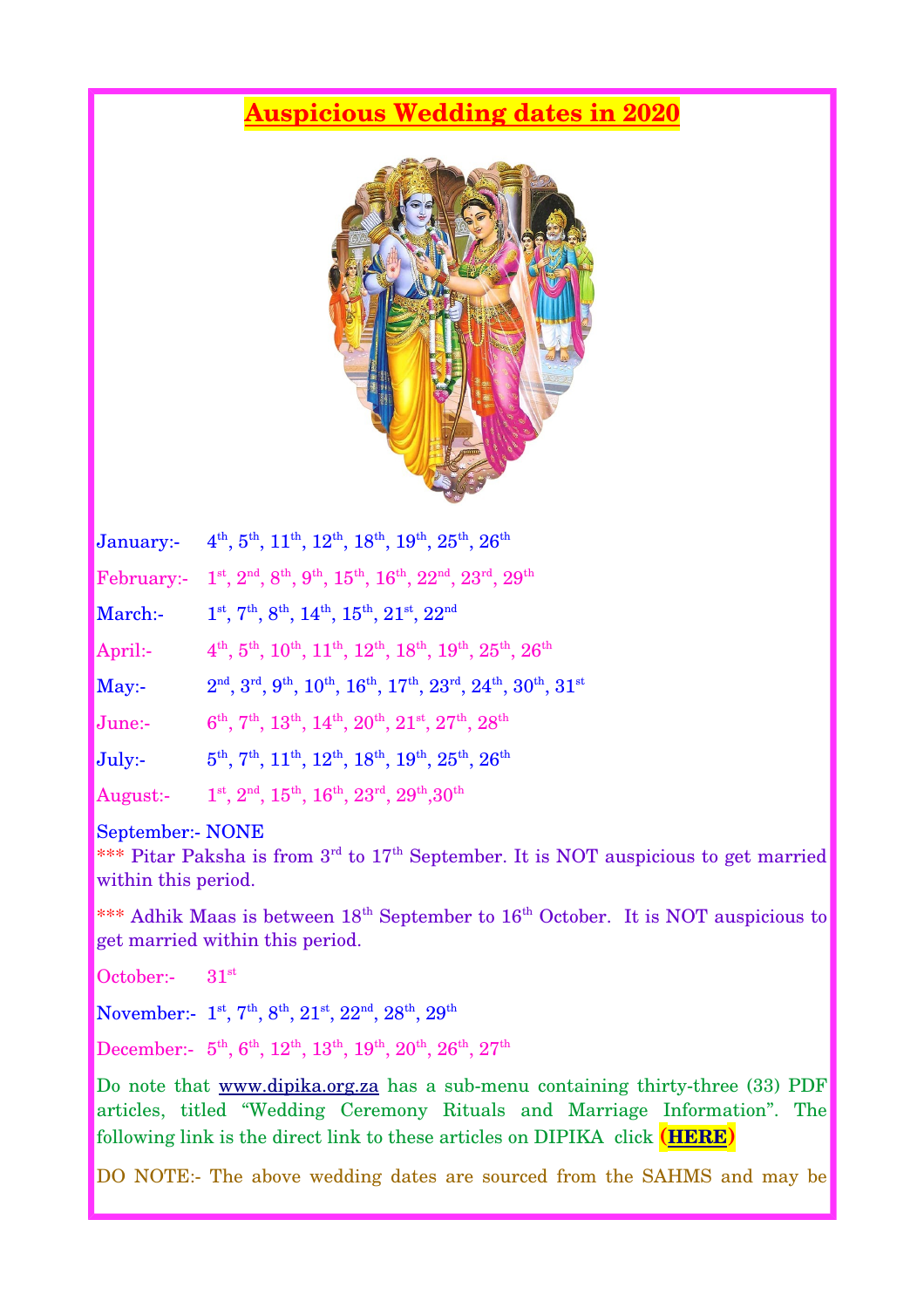subjected to change by them.

**DISCLAIMER:-** Do note that Dipika is not affiliated to any Hindu group or organization. We at Dipika choose to remain an independent repository of spiritual advice. We appreciate that there are variances between organisations and humbly request that if our views differ from yours that you respect our decision not to conform to the prescripts of your particular organisation. We remain committed to spiritual advice which is based on scripture.

Thank you so much for taking the time to read this article. We pray that this article will assist you in some way and we also pray that it helps you to appreciate the beauty and remarkable foresight of our ancient Hindu culture. We wish to educate all readers and demystify the path of Hinduism (Sanatan Dharma). Please feel free to share these articles with friends and family who do not have direct access to our website or articles. If you use the articles in any form including blogs and/or as part of other articles kindly credit our website as a source. We hope that the articles serve as a reference to you and your family when you need clarification of certain topics. Jai Hind... Jai Shree Radha Krsna.



Please do visit our Website to receive more free information about our beautiful culture [www.dipika.org.za](http://www.dipika.org.za/)

Compiled for the upliftment of Sanatan Dharma Narottam das & Arjun Nandlal E-mail [info@dipika.org.za](mailto:info@dipika.org.za)

**#Team-Dipika**